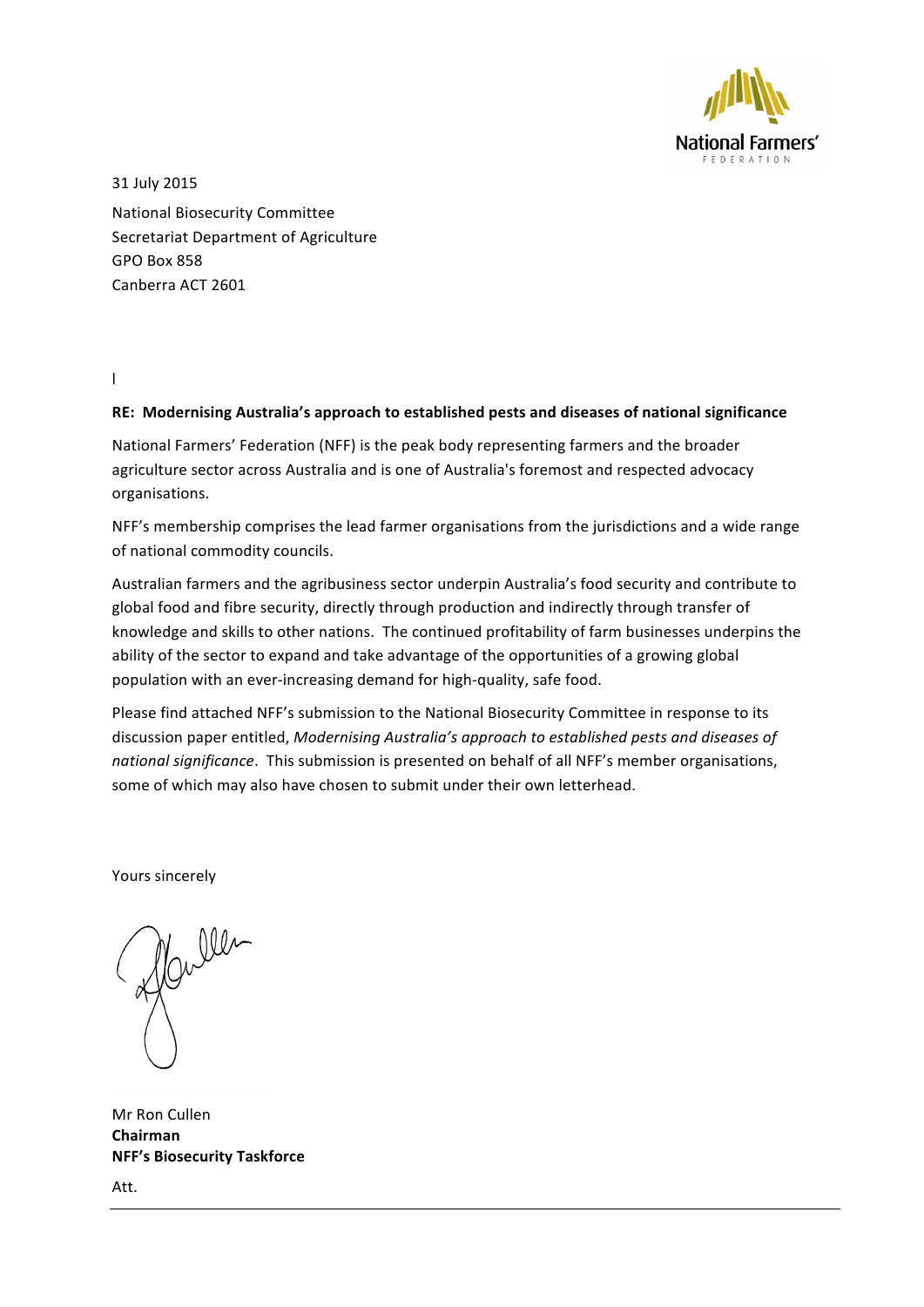

## NATIONAL FARMERS' FEDERATION SUBMISSION TO THE NATIONAL BIOSECURITY COMMITTEE ON ITS PAPER ENTITLED:

# *MODERNISING AUSTRALIA'S APPROACH TO ESTABLISHED PESTS AND DISEASES OF NATIONAL SIGNIFICANCE*

#### **31 JULY 2015**

## **Introduction**

National Farmers' Federation (NFF) acknowledged the timeliness of the National Biosecurity Committee (NBC) discussing new ideas to manage established weeds, pests and diseases that have a significant impact at a national level.

Roger Beale AO and his Panel, in their 2008 Report, One Biosecurity: a working partnership, emphasised the importance of a true partnership when dealing with matters of biosecurity in Australia:

The central theme is the development of a seamless biosecurity system that fully involves all the appropriate players—business, other nations, the states and territories and the Australian community—across pre-border, border and post-border risk management *measures.*

It could be argued that, since the Beale Report, strong partnerships have been forged between the various levels of government; however, for the most part these have excluded "the Australian community" and industry organisations.

Recent steps have been taken by the NBC to correct this anomaly: industry bodies are now invited to attend components of NBC meetings and the NFF has been afforded observer status on the governments' National Communications Network.

These recent changes are structural in nature and important to appropriate policy development covering matters of relevance to industry. However, the real challenge for achieving a true and successful partnership lies in the capacity of all governments in Australia to work equally with industry in monitoring and managing existing pests, diseases and weeds and participating in programs around preventing and/or responding to incursions of unwanted pests, diseases and weeds.

In developing the first national framework for managing established pests and diseases of national significance under the Intergovernmental Agreement on Biosecurity (IGAB), the NBC recognises that "Industry and landholders know best how to manage biosecurity threats on their property or affecting their industry" and that they are well positioned "to lead initiative and collective action, with the support of governments." [Rona Mellor, Department of Agriculture Media Release, 1 June 2015]

Unfortunately, as is so often the case, funding is, and will continue to be, an issue; nevertheless, by approaching biosecurity in an appropriate manner and in partnership with governments, effectiveness can be maximised and expense minimised. Should added financial responsibility be required of industry, a co-operative approach to how such funds are to be raised and the extent to which governments recognise their obligations to the community and as landholders need thorough discussion and agreement.

With production losses quoted by the Department at more than \$620 million per annum (2009) attributable to pest animals and a further \$4 billion per annum (2004) in costs associated with weeds in Australia, there appears strong justification for collective action. The emphasis must be on *collective*.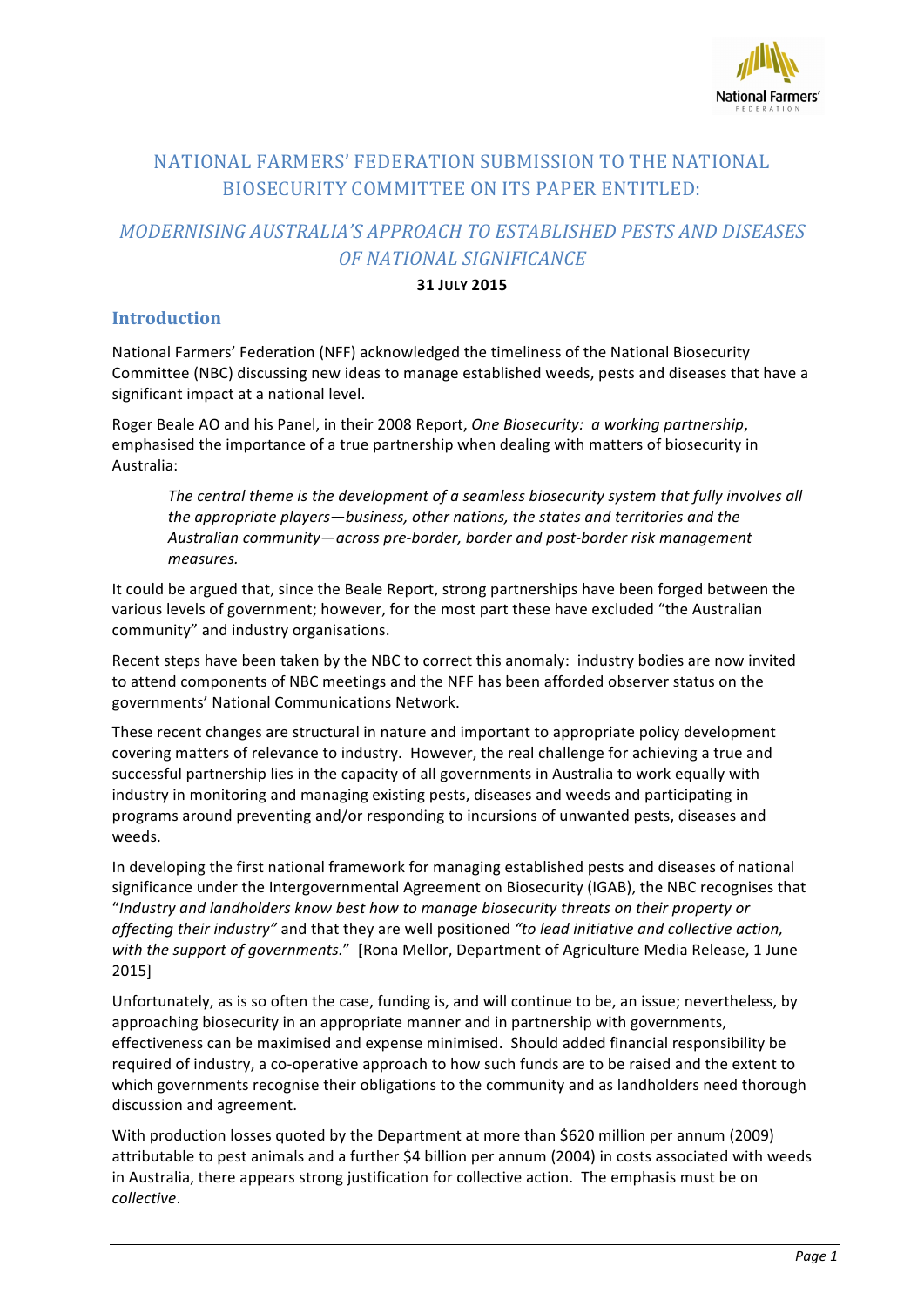

Producers have much to offer, particularly with their knowledge and experience around dealing with the chronic impacts of pests, diseases and weeds on their productivity and profitability.

## The proposed framework to address established pests and diseases of national **significance**

The following comments relate to the headings and points within the NBC Discussion Paper.

#### *Maximising returns from biosecurity investments*

Prior to addressing the specific questions posed in the paper, comment is offered around the basic tenet behind the overall proposal. This is summarised quite neatly through the use of the "generalised invasion curve" on page 5 and the paragraph immediately following:

*Public benefit from protecting private assets is generally lower, particularly compared with* other activities where government can play a role such as prevention or early detection of *incursions.* The benefits of managing an established pest or disease accrue predominantly to the owner of the land or the owner of the asset, so asset-based management may be the *most cost-effective for an individual and/or as the basis for collective action by a community*  $or$  *industry*.

The principle is sound. It is based on 'beneficiary pays' where, it is argued, greater benefit for the community (i.e., taxpayer) comes from Prevention while the more direct benefit for landholders comes from Asset-Based Protection; hence the justification for governments spending more than industry at the Prevention end of the scale and industry spending more than governments at the Asset Protection end (noting that governments will play some role in protecting their own assets.)

An additional way of presenting this concept that adds a different 'flavour' is to overlay it with the 'market failure' principle. (This is mentioned later in the NBC paper but only briefly.) There will be times, for example, when asset protection will be beyond the capacity of individual private landholders even though they may be the primary beneficiaries, meaning collective action would be necessary and socialised funding required.

This is reflected in the diagram below where three clear categories of funding are shown. Categories I and 2 are the two forms of socialised funding appropriate to the market-failure principle, with funding from these categories allocated according to the extent to which the broader community benefits (hence taxpayer funding) or the industry community benefits (hence levy payer funding).

| Category 1                                                |             | <b>Category 2</b>                                            |             | <b>Category 3</b>                                |                         |
|-----------------------------------------------------------|-------------|--------------------------------------------------------------|-------------|--------------------------------------------------|-------------------------|
| Community (public) benefits<br>Socialised funding (taxes) |             | Community (industry) benefits<br>Socialised funding (levies) |             | Private (Individual) benefits<br>Private funding |                         |
|                                                           |             |                                                              |             |                                                  |                         |
| Prevention                                                | Eradication |                                                              | Containment |                                                  | <b>Asset Protection</b> |

Juxtaposing the three Categories against the four pillars from the NBC diagram helps to demonstrate an appropriate flow of funds: expenditure of taxpayer funds (Category 1) tends to be more justified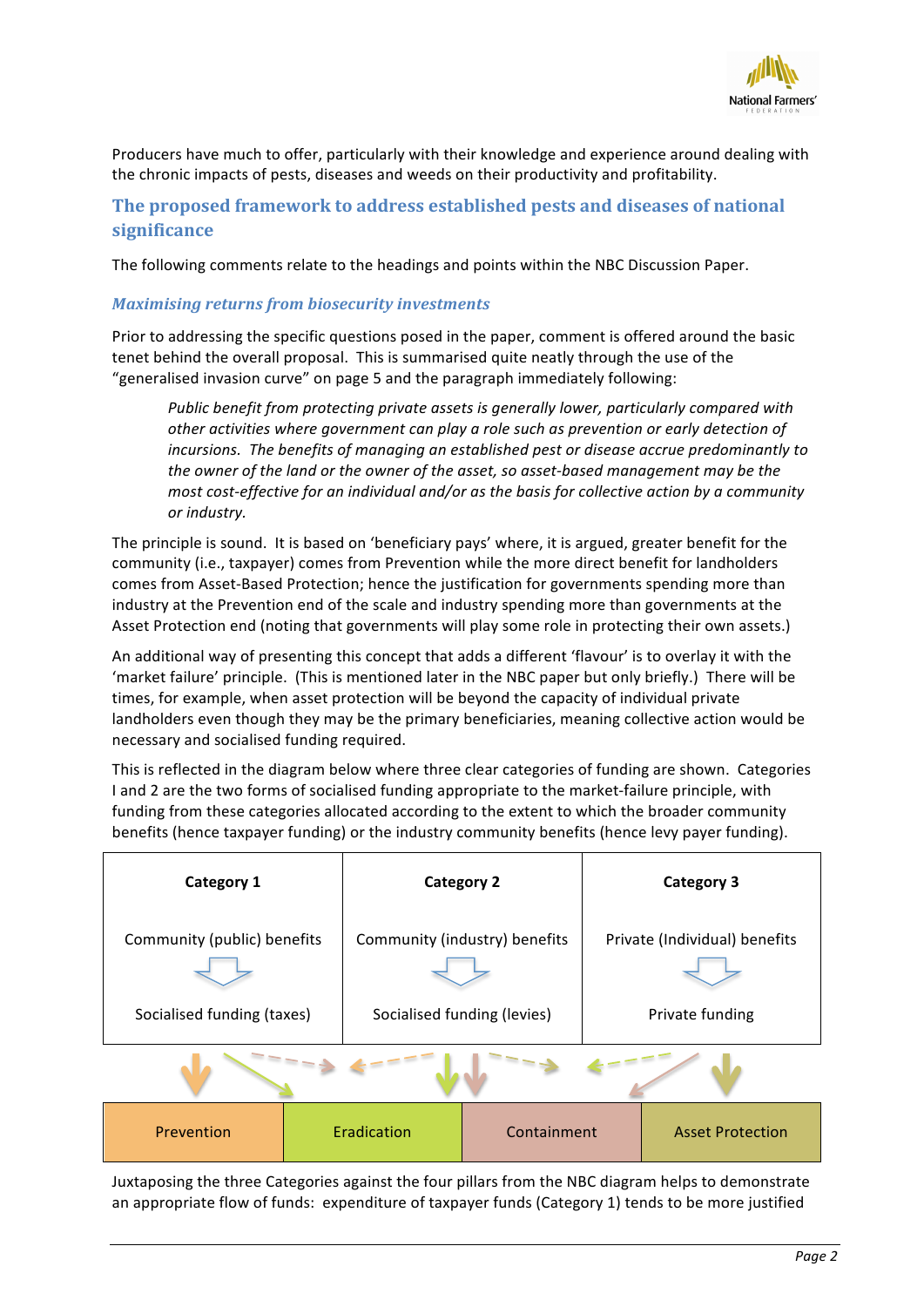

on the left of the graph than on the right, with the reverse applying to private funds (Category 3); the expenditure of levy funds (Category 2) is justifiable where the benefits would flow predominantly to individual producers but where market failure exists, i.e., where individual producers would be unable or unwilling to fund initiatives in their own right.

Of course, there are occasions when governments, as responsible landholders themselves, must be the primary funders of asset-based protection. (Again this is acknowledged in the NBC paper.) Taxpayer funds are justified in such circumstances under the principle of beneficiary pays because it is the taxpayer, in reality, who owns the assets over which the governments have custodianship. NFF is particularly keen for this to be acknowledged regularly by governments and for them to work enthusiastically with private land/asset holders when managing established pests, diseases and weeds of national (and regional) significance.

In terms of calculating who contributes how much and to what, it will be important to acknowledge in-kind contributions, not just from governments but also from private landholders who spend the bulk of their work as carers of the land and their livestock.

## *Proposed Policy Principles*

- 1. Are the proposed policy principles appropriate and practical?
- 2. Are the proposed policy principles sufficient?

Given the focus of this section on asset-based protection and based on the diagram on the previous page, NFF considers the proposed policy principles to be appropriate.

In terms of the list being sufficient, the following additional principles are presented for consideration:

- a) where onshore pests, diseases or weeds are established but have been contained. governments have a lead role in co-ordinating the prevention of spread to areas known to be free of the pests, diseases or weeds;
- b) as landholders in their own right, governments have a lead role in managing established pests, weeds and diseases harboured in community assets (where impacts are less significant) and preventing their spread<sup>1</sup>
- c) even though certain established pests, diseases or weeds are present in Australia, the Federal Government is responsible for optimising its efforts at preventing further introductions from overseas, particularly if the pests, diseases or weeds are regionally confined and are the subject of containment measures to mitigate further spread.

#### REASONS:

<u> 1989 - Jan Samuel Barbara, margaret e</u>

This section does give the impression, at least initially, that landholders will have to bear most of the responsibility for minimising impacts ("...onshore management of established pests and diseases *focuses on asset-based protection to minimise impacts"*). While it is stated that "government gives priority to supporting industry and community leadership and actions" and "governments will work with stakeholders to support innovation for more effective pest and disease management", it is unclear what this means. The addition of the above principles (or something similar) would provide an acknowledgement that governments will maintain an over-arching responsibility 'beyond the farm gate'.

As a general comment, the policy principles as they stand are quite broad; further comment from NFF may be warranted once the detail behind the points becomes clearer<sup>2</sup>.

 $1$  Examples include environmental weeds escaping to agriculture; weed seeds and non-productive, introduced grass seeds spreading by vehicles traversing private properties or reserves; feral cats impacting on nearby conservation areas; crop diseases / pests harboured in headlands or nearby bushland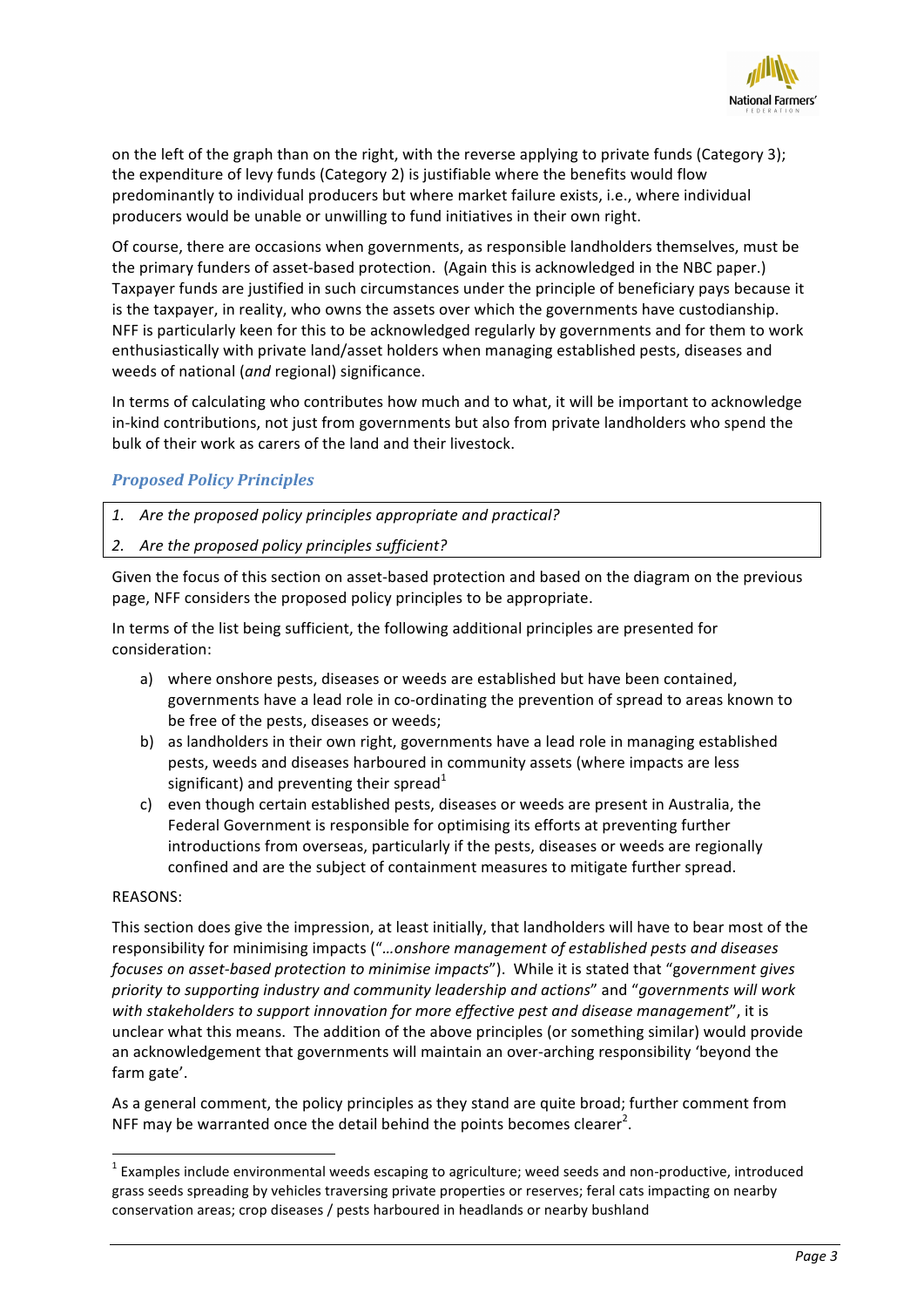

## *Proposed national significance* / national interest test

- 3. Should listing of established pests and diseases of national significance be for a defined period or *open ended?*
- 4. What form of review should be required to maintain the listing of a pest or disease as an established pest or disease of national significance?
- 5. What is an appropriate time for such a review?

In answer to these questions, NFF believes:

- a) listing of established pests, diseases and weeds should be open-ended, with the criteria for future listing firmly agreed;
- b) a model worth considering for determining and reviewing the list is that used recently by the Rural Industries Research and Development Corporation (RIRDC) for the Australian Pesticides and Veterinary Medicines Authority (APVMA) for prioritising agvet chemicals / animals combination for upcoming attention; and
- c) following determination of the initial list and a formal review within 12 months, the list and priorities should be reviewed biennially, with the opportunity through some formal mechanism of amending the list out of session if required.

#### REASONS

Of more importance than the list itself is the period for its review and the flexibility to add and subtract new items when deemed necessary. Having said this, a concerted effort to establish the list in the first instance is important. Part of the establishment process should be discussion around prioritisation of resource usage, or at least methodology for establishing prioritisation. Unless a pest, disease or weed is eradicated (and hence dropped from the list), only the prioritisation should be amended from review to review, meaning the list is kept as an open-ended 'inventory'.

In the opinion of a number of attendees, the approach adopted recently (June 2015) by RIRDC for prioritising APVMA's upcoming work program in terms of establishing label requirements for certain agricultural and veterinary chemicals worked very well. By reports it was based on a long-held practice in the US, and more recently Canada, for the same purpose. Under the watchful eye of excellent facilitators, it made a very difficult task quite manageable. To expedite an outcome, plant and animal industries were represented at separate workshops. An annual review is being considered. This concept forms the basis for the comments under (b) and (c) above.

In addition to listing important pests, diseases and weeds, there needs to be agreement on desired outcomes and necessary actions to achieve such outcomes.

#### *Proposed roles and responsibilities of government and other stakeholders*

6. Are the proposed roles and responsibilities clear, particularly in relation to your role?

7. Are the proposed roles and responsibilities appropriate and practical?

In answer to these questions, NFF believes the proposed roles and responsibilities of each group require some clarification (see below).

<u> 1989 - Andrea Santa Andrea Andrea Andrea Andrea Andrea Andrea Andrea Andrea Andrea Andrea Andrea Andrea Andr</u>

 $2$  For example, where there is 'national interest', will there be an associated national management plan or strategy? If so, what will it look like and how will it fit in?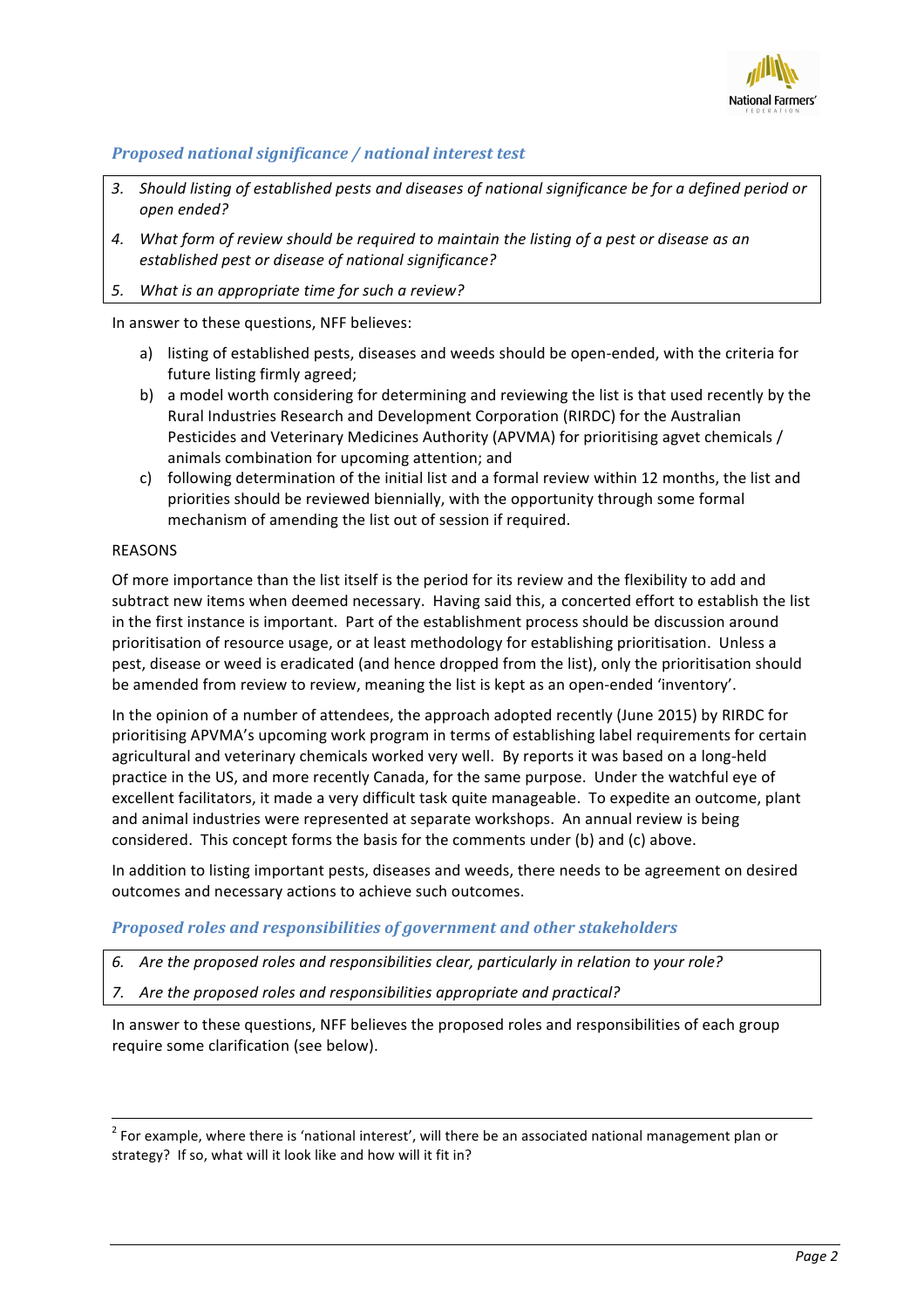

### REASONS

As the concept evolves, greater clarity is expected around such things as:

- the roles and responsibilities for industry:
- who is responsible if a particular strategy fails;
- definitions for stakeholder groups and what is expected of them; and
- the process and approach when some parties refuse or lack enthusiasm to participate.

NFF appreciates the acknowledgement by governments that:

- as landholders in their own right, they are equally responsible for asset management where relevant;
- industry organisations and community groups have an important role in promoting collective action, supporting relevant research and development and providing industry input into identifying pests, diseases and weeds of national significance; and
- risk creators need particular attention.

Suggested additional commentary under this section includes discussion around the need for a punitive approach for risk creators who either unnecessarily cause the spread of unwanted pests, diseases or weeds or inhibit the management of them through lack of care or engagement, and whether special attention to 'fringe groups'<sup>3</sup> and/or multi-land users<sup>4</sup> is needed in developing management and control strategies at the regional level.

#### **What** would change?

Suggested changes for the future management of pest, diseases and weeds being put in this paper by the NBC are refreshing and eminently supportable. NFF welcomes the governments' acknowledgement that "better results are achieved when governments work with relevant industry, *community, environment and local landholders groups to help build momentum for management of established pests and diseases of national significance*".

## **Benefits of a co-ordinated approach**

- 8. What are the issues with establishing and maintaining effective collective action?
- 9. How can the coordinated approach be best implemented across the various stakeholder groups?

10. How do you see yourself (or your interest/industry/organisation) contributing?

In answer to these questions, NFF believes:

<u> 1989 - Jan Samuel Barbara, margaret e</u>

- a) once a list of pests, diseases and weeds of national significance is agreed and prioritisations allocated, the most significant challenges to establishing and maintaining effective collective action lie in the quality of government/industry consultation<sup>5</sup>, the gathering of meaningful baseline data against which to measure progress and the determination of an effective and sustainable funding model;
- b) the best implementation across stakeholder groups clearly rests with the degree of 'ownership' instilled in the minds and actions of all relevant parties and the model adopted to create such ownership; and
- c) its contribution would be by way of co-ordinating the efforts of its member organisations to

 $3$  Fringe groups would cover, but not be limited to, peri-urban farmers<br> $4$  Multi-land users include users of land for agricultural and resource purposes simultaneously<br> $5$  All relevant industries, including small niche